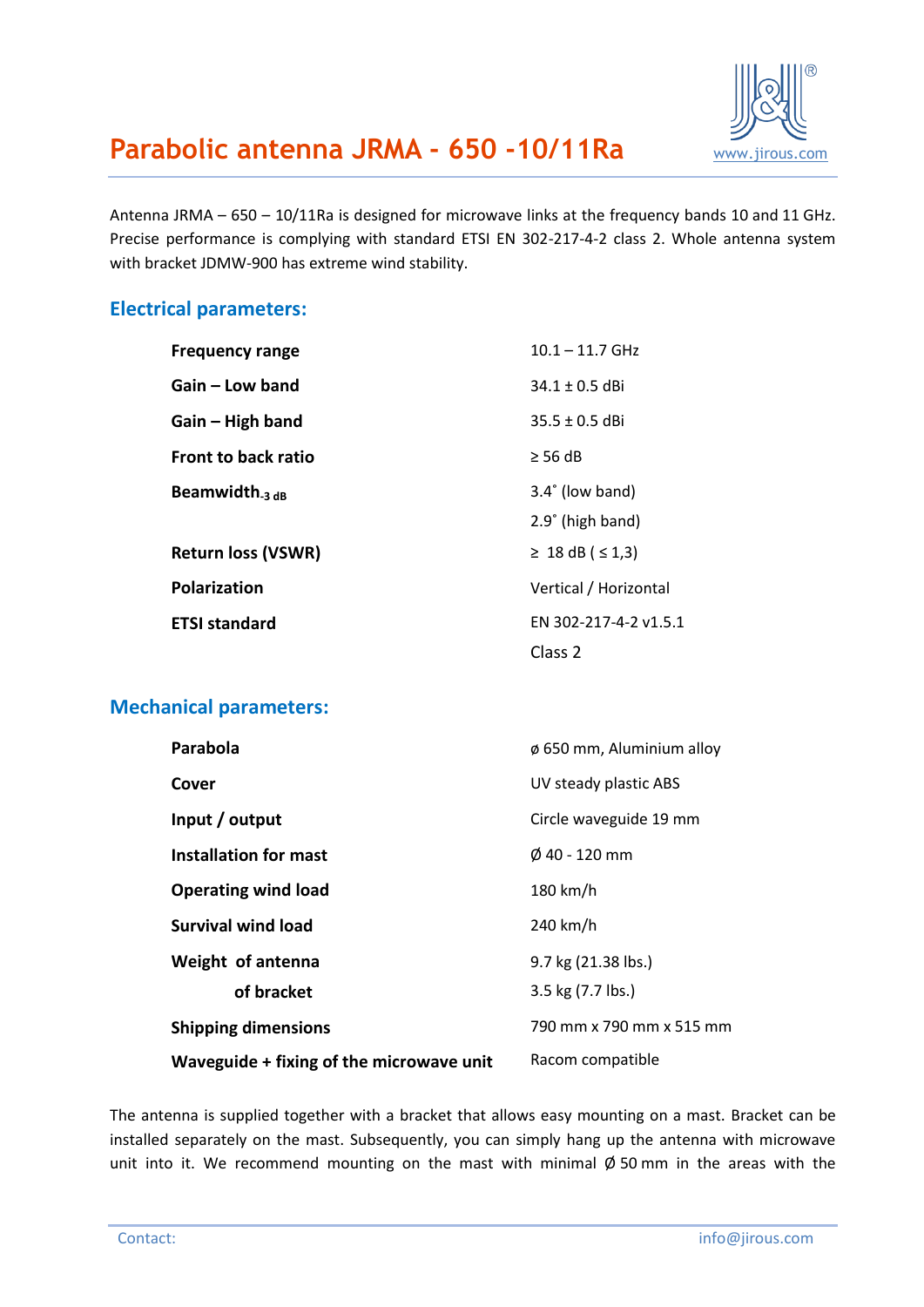

## **Parabolic antenna JRMA - 650 -10/11Ra** [www.jirous.com](http://www.jirous.com/)

occurrence of the adverse weather conditions. Bracket allows fine setting elevation (of gradient) and azimuth ± 20°. It is possible to mount to right and left side.



#### **Measurements of radiation pattern:**

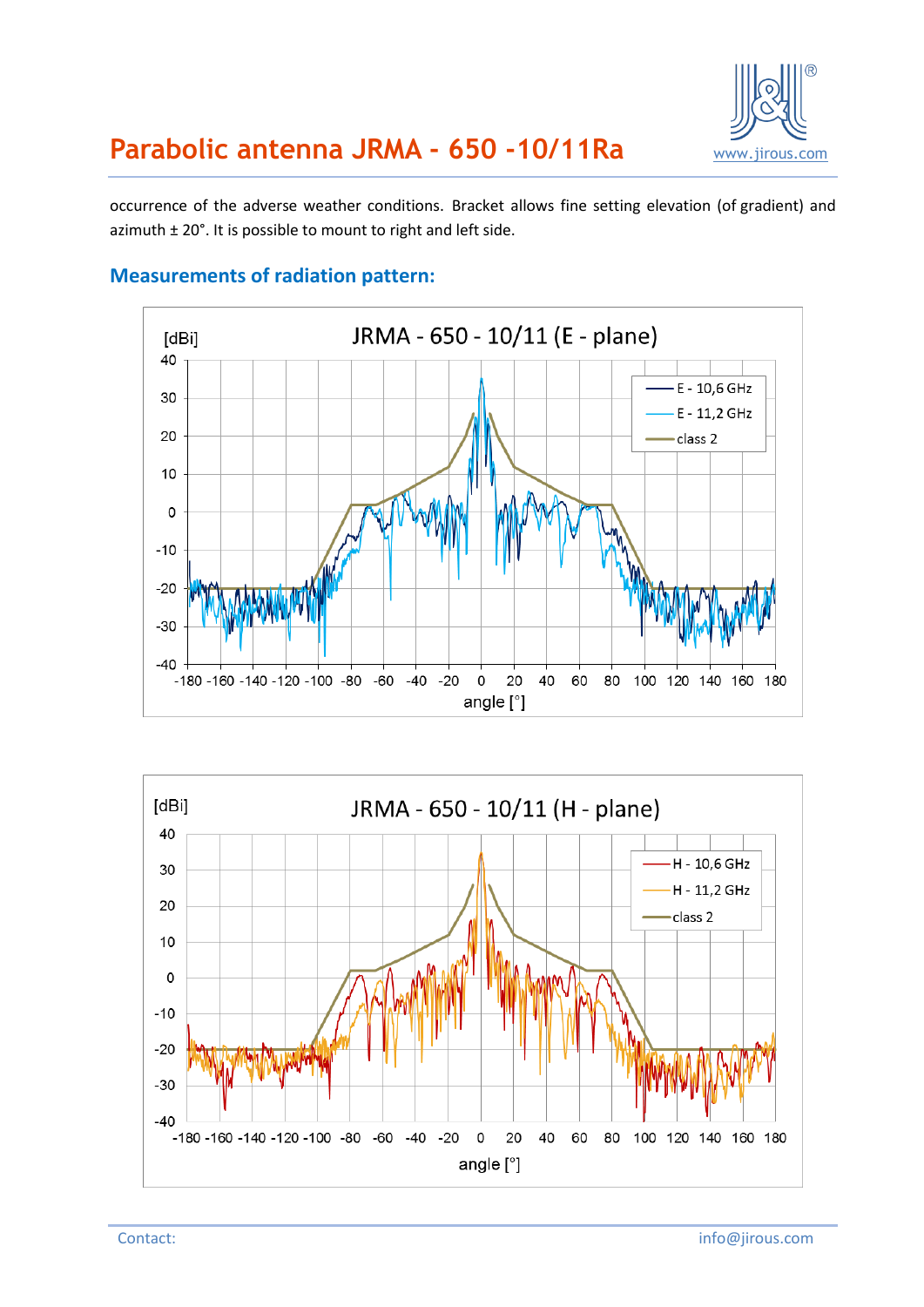

### **Outline:**



Fig. 1 Antenna dimensions